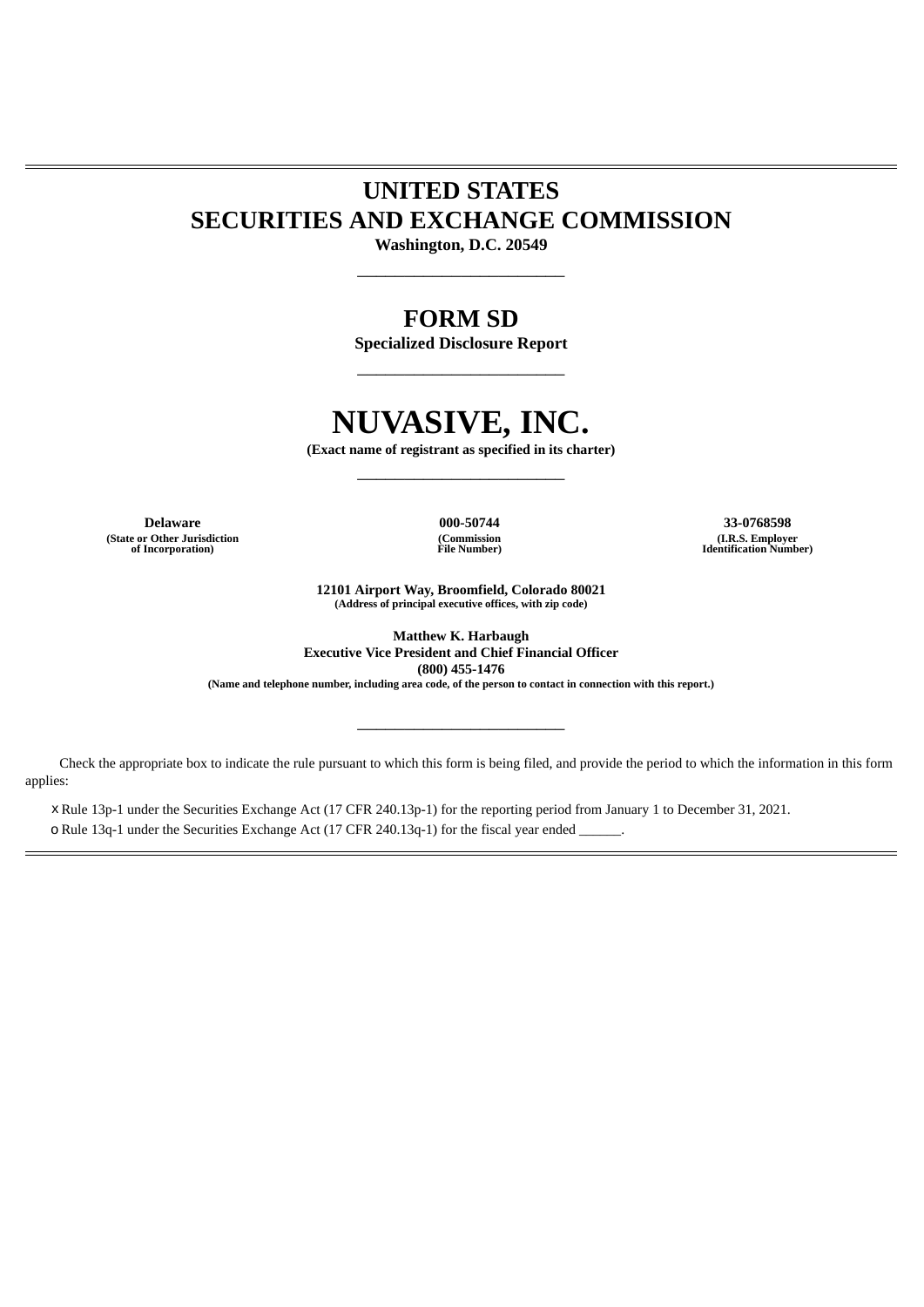### **Section 1 – Conflict Minerals Disclosure**

#### **Item 1.01 Conflict Minerals Disclosure and Report**

This Form SD of NuVasive, Inc. (the "Company") has been prepared and filed pursuant to Rule 13p-1 promulgated under the Securities Exchange Act of 1934, as amended (the "Rule"), for the reporting period January 1, 2021 to December 31, 2021 (the "Reporting Period").

The Rule requires disclosure of certain information when a company manufactures or contracts to manufacture products and the minerals specified in the Rule are necessary to the functionality or production of those products. The specified minerals referred to in the Rule as "Conflict Minerals" are gold, columbite-tantalite (coltan), cassiterite and wolframite, including their derivatives which are limited to tantalum, tin and tungsten ("3TG"). The "Covered Countries" for purposes of the Rule and the Company's Report are the Democratic Republic of the Congo (the "DRC") or an "adjoining country" (as defined by Section 1502 of the Dodd-Frank Wall Street Reform and Consumer Protection Act of 2010).

The Company conducted an analysis and evaluation of all of its current products to determine whether such products contain Conflict Minerals and determined that certain products it manufactures or contracts to be manufactured do contain Conflict Minerals, as defined by the Rule. In accordance with the Rule, the Company performed a good faith reasonable country of origin inquiry to determine whether any of the Conflict Minerals contained within its products during the Reporting Period originated in the Covered Countries or from recycled or scrap sources. The Company was unable to determine whether the Conflict Minerals in its products originated in the Covered Countries or recycled or scrap sources for the Reporting Period. The Company has filed a Conflict Minerals Report attached as Exhibit 1.01 hereto.

A copy of the Company's Conflict Minerals Report is attached as Exhibit 1.01 to this Form SD, and is publicly available at *www.nuvasive.com*.

#### **Item 1.02 Exhibit**

A copy of the Company's Conflict Minerals Report is filed as Exhibit 1.01 hereto and is publicly available at *www.nuvasive.com*.

#### **Section 2 – Exhibits**

#### **Item 2.01 Exhibits**

The following exhibit is filed as part of this report:

Exhibit 1.01 — Conflict [Minerals](#page-3-0) Report as required by Items 1.01 and 1.02 of this Form SD.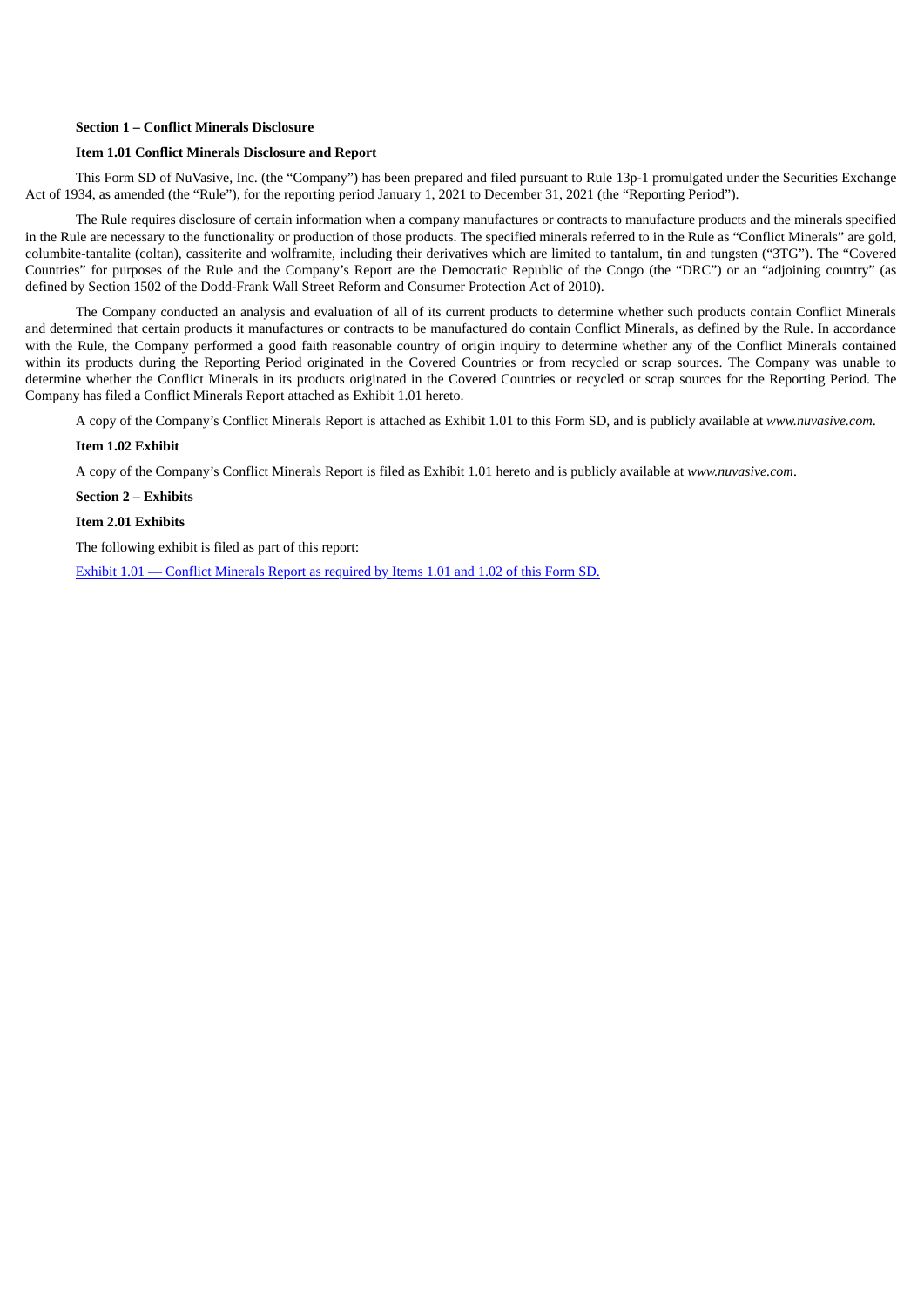## **SIGNATURES**

Pursuant to the requirements of the Securities Exchange Act of 1934, the Registrant has duly caused this report to be signed on its behalf by the duly authorized undersigned.

# **NUVASIVE, INC.**

Date: May 27, 2022 **By:** /s/ Matthew K. Harbaugh

Matthew K. Harbaugh Executive Vice President and Chief Financial Officer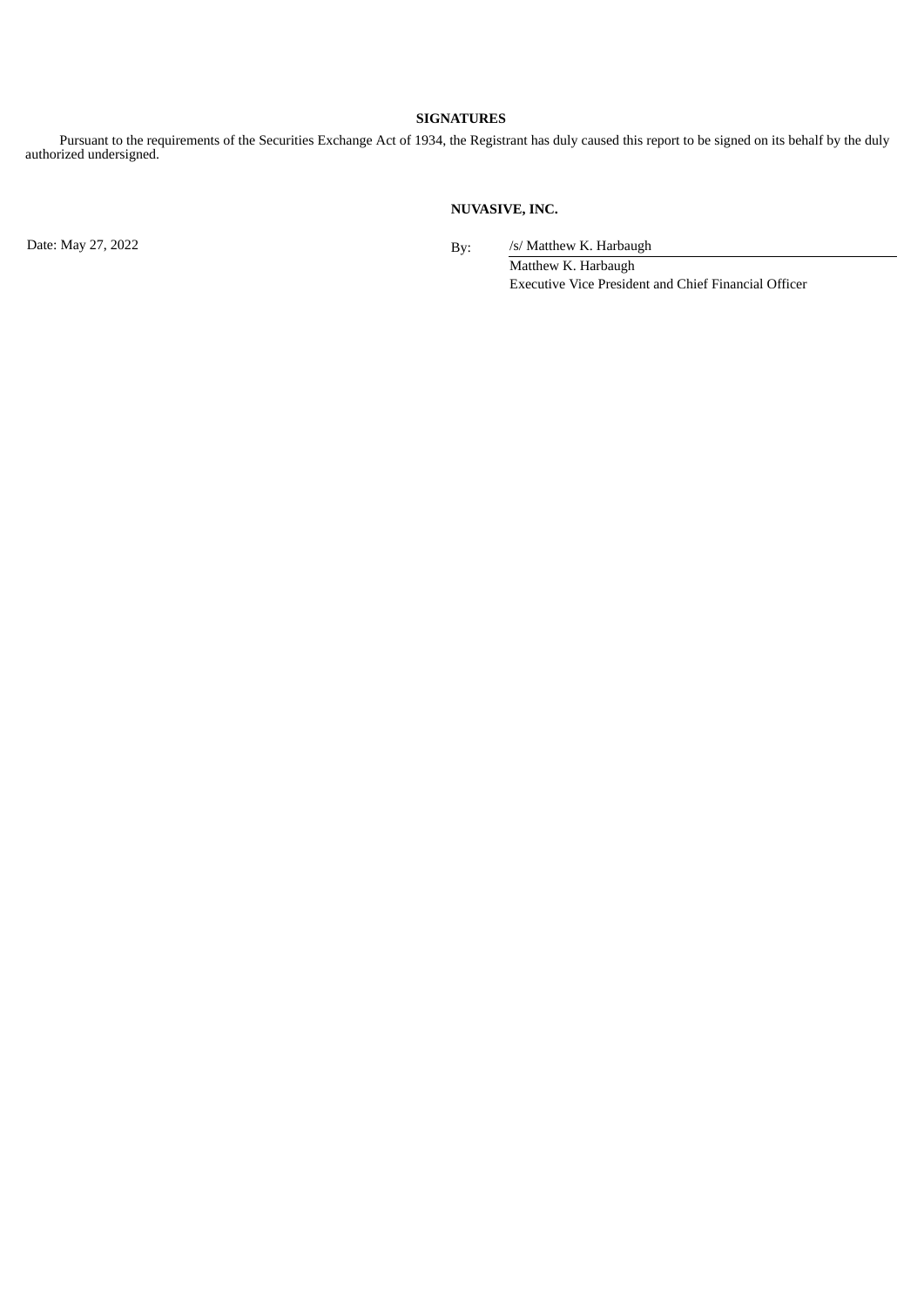#### **NuVasive, Inc.**

#### **Conflict Minerals Report**

#### **For the Reporting Period from January 1, 2021 to December 31, 2021**

<span id="page-3-0"></span>This Conflict Minerals Report, or Report, of NuVasive, Inc., or NuVasive, also referred to as "we" or "our", for the period January 1, 2021 to December 31, 2021, or the Reporting Period, has been prepared pursuant to Rule 13p-1, or Rule 13p-1 or the Rule, under the Securities Exchange Act of 1934, as amended. Rule 13p-1 was adopted by the Securities and Exchange Commission, or the SEC, to implement reporting and disclosure requirements for companies that manufacture or contract to manufacture products containing certain minerals specified in the Rule that are necessary to the functionality or production of those products as directed by Section 1502 of the Dodd-Frank Wall Street Reform and Consumer Protection Act of 2010. Rule 13p-1 mandates SEC registrants undertake certain reporting obligations whose manufactured products contain the following specified minerals, also referred to as "conflict minerals": cassiterite, columbite-tantalite, gold, wolframite, and their derivatives, which are limited to tin, tantalum, tungsten, and gold. We identified tin, tantalum, tungsten and gold, or 3TG, that are necessary to the functionality or production of certain products that we manufactured or contracted to manufacture during the Reporting Period.

The SEC's reporting and disclosure requirements apply to registrants whatever the geographic origin of the conflict minerals and whether or not they fund armed conflict. Under Rule 13p-1, if a company has reason to believe that any of the conflict minerals in its supply chain may have originated in certain covered countries identified in Rule 13p-1, or if it is unable to determine the country of origin of those conflict minerals, then the company must exercise due diligence on the conflict minerals' source and chain of custody. In addition, the company must annually submit a Conflict Minerals Report to the SEC that includes a description of those due diligence measures. The "Covered Countries" for the purposes of Rule 13p-1 are the Democratic Republic of the Congo, or the DRC, and the following adjoining countries: The Republic of the Congo, the Central African Republic, South Sudan, Uganda, Rwanda, Burundi, Tanzania, Zambia and Angola. As described in this Report, we are uncertain as to whether any of the 3TG present in our supply chain originated in the Covered Countries. Therefore, we performed a reasonable country of origin inquiry, or RCOI, to determine whether any of the 3TG in our products originated from the Covered Countries and were not from recycled or scrap sources. Based on the RCOI, we were unable to determine if some of our suppliers sourced 3TG from Covered Countries, and therefore, proceeded to conduct due diligence on our supplier base. We were not able to definitively determine whether the conflict minerals used in our products originated in the Covered Countries, or directly or indirectly financed or benefited any groups involved in armed conflict in the DRC region.

#### **Forward looking statements**

Statements made in this Report, which express a belief, expectation or intention, as well as those that are not historical fact, are forward-lookina statements, including statements relating to compliance efforts and expected actions identified under the "Future Risk Mitigation Efforts" section of this Report. These forward-looking statements are subject to various risks, uncertainties and assumptions, including, among other things, our ability to implement improvements in our conflict minerals program and identify and mitigate related risks in our supply chain. If one or more of these or other risks materialize, actual results may vary materially from those expressed. For a more complete discussion of these and other risk factors, see our other filings with the SEC, including our Annual Report on Form 10-K for the year ended December 31, 2021. We caution not to place undue reliance on these forwardlooking statements, which speak only as of the date of this Report, and we undertake no obligation to update or revise any forward-looking statement, *except to the extent required by applicable law.*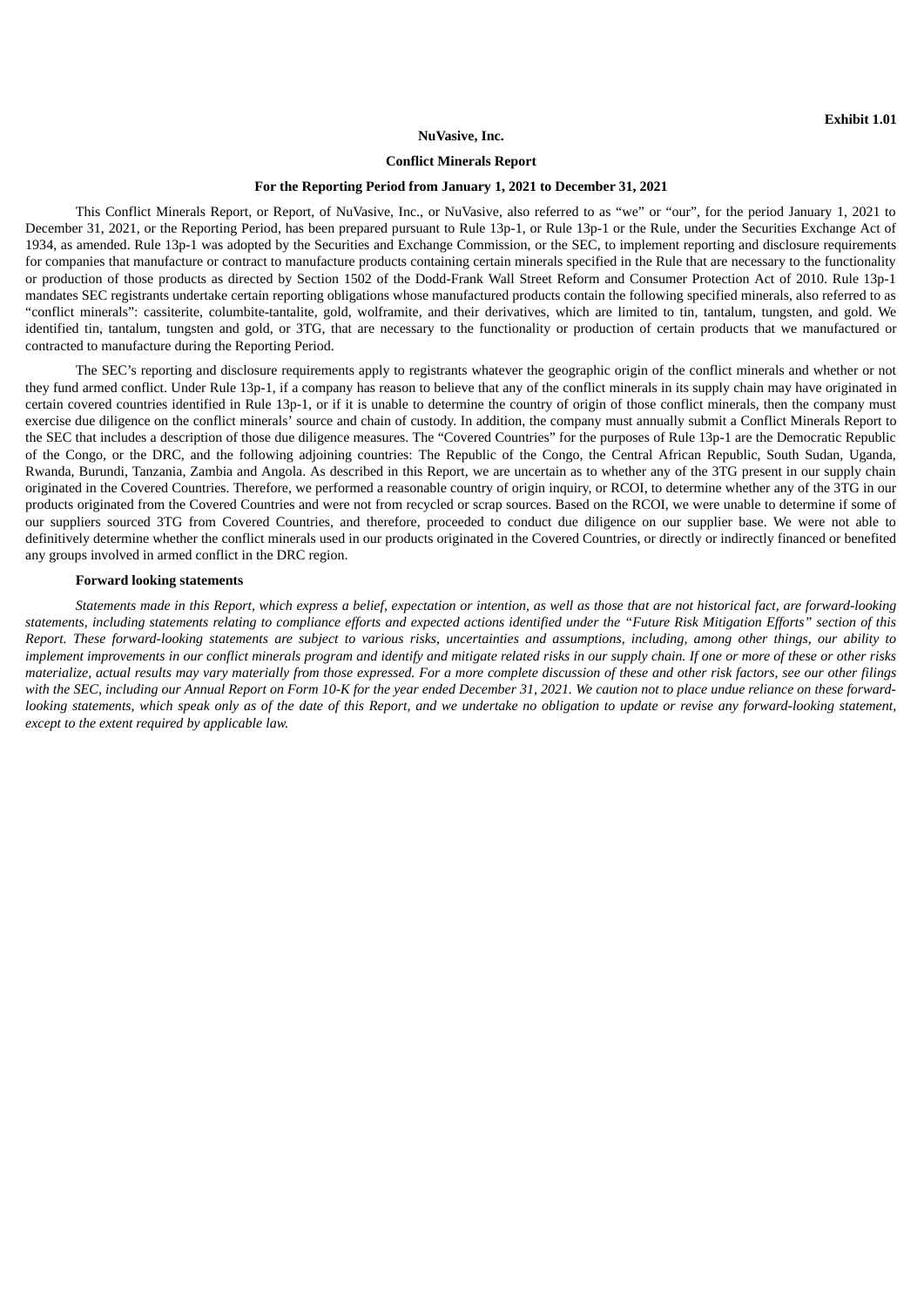#### **Company Overview**

We are a global medical technology company focused on developing, manufacturing, selling and providing procedural solutions for spine surgery, with a guiding purpose to transform surgery, advance care and change lives. We offer a comprehensive portfolio of procedurally integrated spine surgery solutions, including surgical access instruments, spinal implants, fixation systems, biologics, and enabling technologies, as well as systems and services for intraoperative neuromonitoring. In addition, we develop and sell magnetically adjustable implant systems for spine and specialized orthopedic procedures.

Since our incorporation in 1997, we have grown from a small developer of specialty spinal implants into a leading medical technology company delivering procedurally integrated solutions for spine surgery. A key driver of our growth has been our focus on innovative products and technologies that drive reproducible outcomes for patients, surgeons and providers. In 2003, we introduced the eXtreme Lateral Interbody Fusion procedure, or XLIF, a lateral access spine surgery technique that is less invasive than traditional, open surgical procedures and clinically proven to enable better patient outcomes. Building off the success of XLIF, we have continued to develop innovative less-invasive techniques and technologies for spine surgery, and we have broadened our portfolio of solutions for traditional, open surgical procedures. Our comprehensive portfolio of solutions can be utilized in procedures for the cervical, thoracic and lumbar spine, supporting surgical approaches from the anterior, including lateral, and posterior. Our solutions are used to treat degenerative conditions and for complex spinal surgery, including adult and pediatric deformities, as well as trauma and tumors.

We are incorporated in the state of Delaware. Our principal executive offices are located at 12101 Airport Way, Broomfield, Colorado 80021.

#### **Our Conflict Minerals Policy**

We are concerned about the armed conflict in the DRC region and the related mining and trading of goods from the DRC region and take this into account in our assessment of our supply chain under the Rule. Therefore, we have adopted a policy regarding the supply of 3TG for products that we manufacture or contract to manufacture. We are committed to compliance with the legislation and have implemented appropriate due-diligence processes to meet our obligations. We are committed to sourcing components and materials from companies that share our values around human rights, ethics and environmental responsibility. We expect our suppliers to commit to processes designed to ensure the responsible sourcing of minerals and to establish their own due diligence program to achieve conflict-free supply chains. In the event we determine a supplier to not be conflict free, we will expect the supplier to remediate such matters or consider using alternative suppliers. Our Conflict Minerals Policy can be found in the "Governance" area of the "Investor Relations" section of our website, www.nuvasive.com.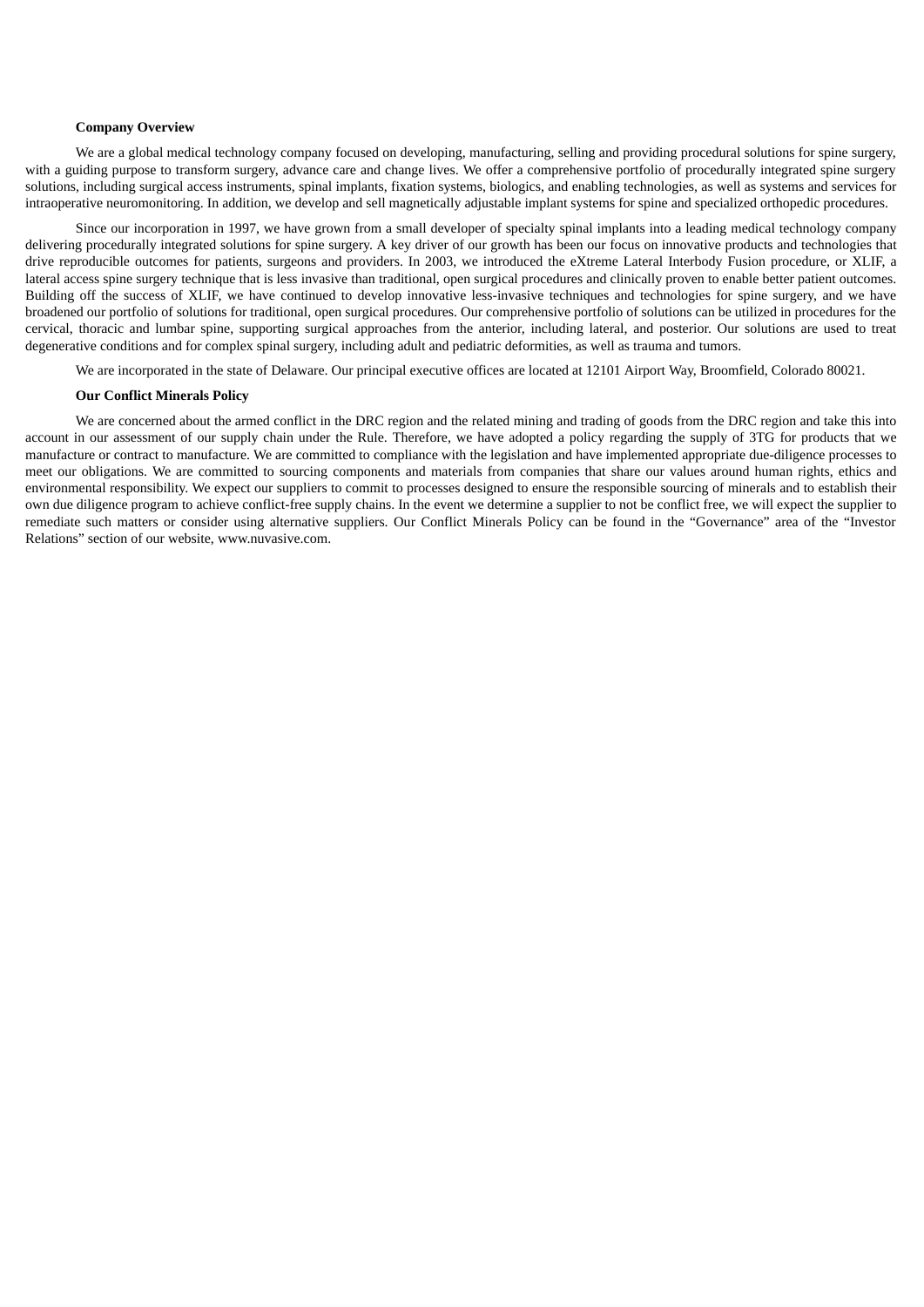#### **Reasonable Country of Origin Inquiry ("RCOI")**

We conducted an analysis of our products and determined that certain of our spinal hardware product line offerings, certain components of our imaging platform offerings and certain components of our proprietary software-driven nerve detection and avoidance systems were likely to contain conflict minerals as that term is defined by Rule 13p-1. This determination was made due to the anticipated presence of such minerals in parts obtained from suppliers, either contract manufacturers or original equipment manufacturers, or from utilization of conflict minerals in manufacturing processes employed by our suppliers. As a company in the spine surgery products and services business, we are several levels removed from the actual mining of conflict minerals. We do not make purchases of raw ore or unrefined conflict minerals, and we make no direct purchases of materials from third parties located in the Covered Countries. Because of our "downstream" position in the supply chain, we followed the principles outlined in the Organization for Economic Co-operation and Development, or the OECD, Framework for downstream companies with no direct relationships to smelters or refiners. In this context, "downstream" refers to the supply chain from smelters and refiners to retailers; it includes companies such as NuVasive, as well as product and component manufacturers. In this regard, we must rely on our suppliers to provide information regarding the country of origin and chain of custody of the 3TG included in products covered by the Rule. It is likely that years of engagement and propagation of expectations through many tiers of the supply chain will be necessary before information returned to downstream companies, such as us, may be considered accurate and complete.

In order to conduct a RCOI, we developed procedures based on the Responsible Business Alliance and Global e-Sustainability Initiative, or RBA, with the smelters and refiners of conflict minerals who provide those conflict minerals to our suppliers. These procedures included:

- conducting a supply chain survey with direct suppliers of materials containing conflict minerals using the RBA Conflict Minerals Reporting Template developed by the Responsible Minerals Initiative, or the RMI Reporting Template, formerly known as the Conflict-Free Sourcing Initiative Reporting Template, to identify the smelters and refiners; and
- comparing the smelters and refiners identified in the supply chain survey against a list of smelter facilities which have been identified as "conflict free" by programs such as the RBA Conflict Free Smelter program for tantalum, tin, tungsten and gold.

#### **Due Diligence Process**

We have taken the following measures to exercise due diligence on the source and chain of custody of the conflict minerals in our products. With respect to the Reporting Period, the design of the due diligence measures described in this Report for conflict minerals conforms generally with the OECD Due Diligence Guidance for Responsible Supply Chains of Minerals from Conflict-Affected and High-Risk Areas, as further set out in the specific guidance for downstream companies contained in the Supplement on Tin, Tantalum, and Tungsten and the Supplement for Gold (collectively referred to as the "OECD Guidance").

*1. Establish Strong Company Management Systems*

We have established a management system for complying with the conflict minerals legislation by:

- adopting and publishing on our website a company policy that is consistent with the OECD Guidance;
- structuring internal management to support supply chain due diligence;
- establishing a system of controls and transparency over the mineral supply chain through the use of the RMI Reporting Template;
- engaging with potentially affected suppliers, encouraging them to provide responses at the product level;
- including 3TG responses in new or amended supplier agreements; and
- in the event of a merger or acquisition, identifying new products that contain 3TG, and implementing our policy and procedures with respect to newly acquired suppliers.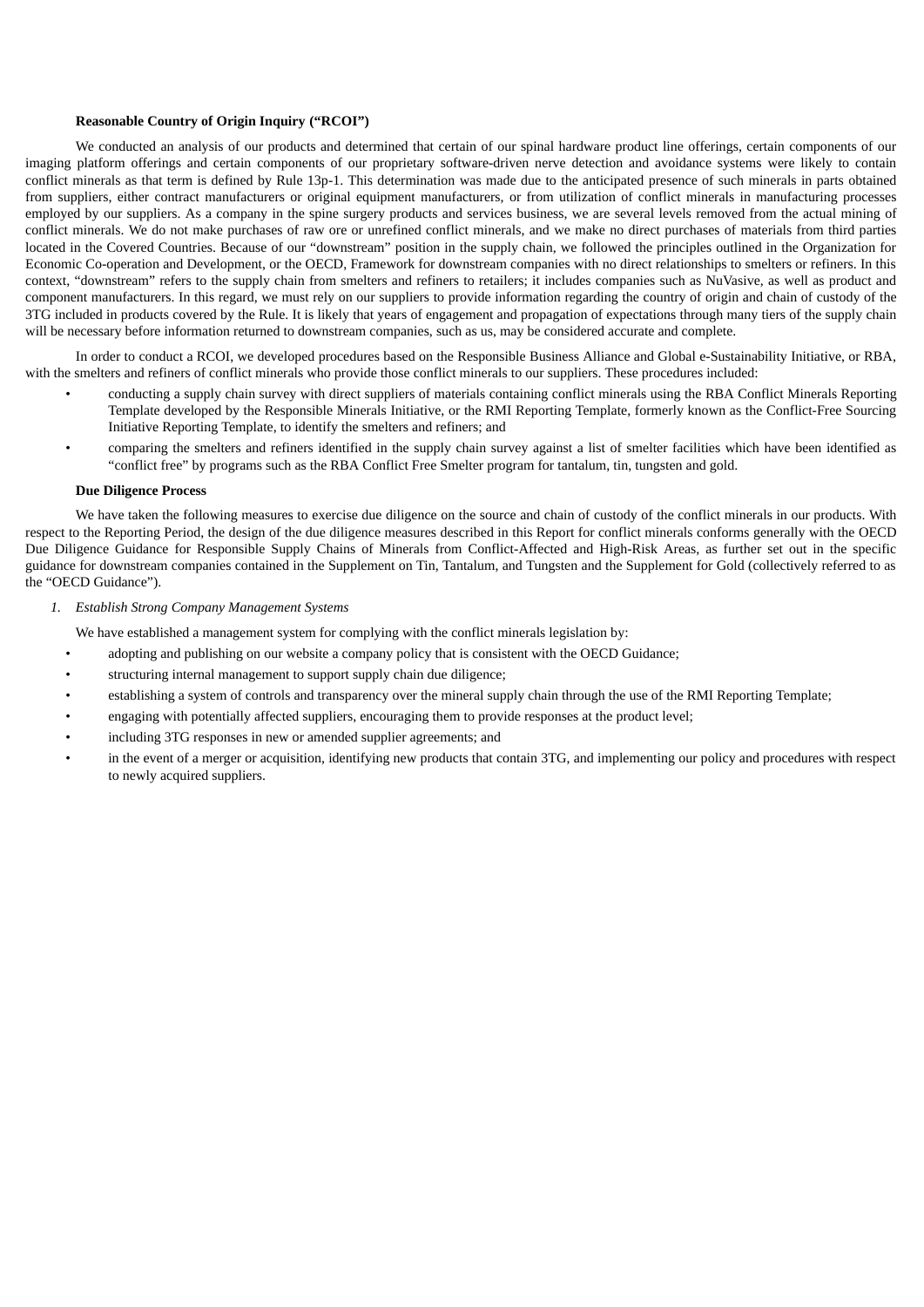#### *2. Identify and Assess Risk in the Supply Chain*

Pursuant to the OECD Guidance, downstream companies such as NuVasive should, with help from their first tier suppliers, identify smelters and refiners in the supply chain. First tier suppliers identified to be in scope were requested by us to provide information on 3TG in their supply chain through completing and submitting the RMI Reporting Template for certain areas of concern as outlined in the OECD Guidance. Upon receipt of the template or other relevant information from a supplier, we evaluate responses for plausibility, completion, and predetermined red flags. To the extent that a completed template or other relevant information was not provided by a supplier, we follow up when necessary.

# *3. Design and Implement a Strategy to Respond to Identified Risks*

In order to assure ongoing compliance with the conflict minerals legislation, we continuously work to improve our due diligence processes with respect to 3TG, mainly focusing on the quality of data received from suppliers surveyed. This includes communication and collaboration with suppliers for purposes of improving the response rate of surveyed suppliers and improving the reliability and quality of the information provided.

#### *4. Carry out Independent Third-Party Audit of Smelters/Refiners' Due Diligence Practices*

NuVasive is a downstream consumer of 3TG and is generally many steps removed from smelters and refiners who provide minerals and ores. We do not purchase 3TG from smelters or refiners, and do not, to the best of our knowledge, directly purchase from any of the Covered Countries. Therefore, as contemplated by the OECD Guidance for downstream companies, we did not perform direct audits of smelters and refiners within the supply chain.

We require a supplier, when deemed necessary, to provide reasonable proof of the due diligence performed by that supplier to support the country of origin certification provided by the supplier to NuVasive. Additionally, we require that all suppliers agree to cooperate with us in connection with any further due diligence that we choose to perform with respect to country of origin inquiries.

# *5. Report on Supply Chain Due Diligence*

We publicly report on our supply chain due diligence by filing a Form SD with the SEC annually for the preceding calendar year.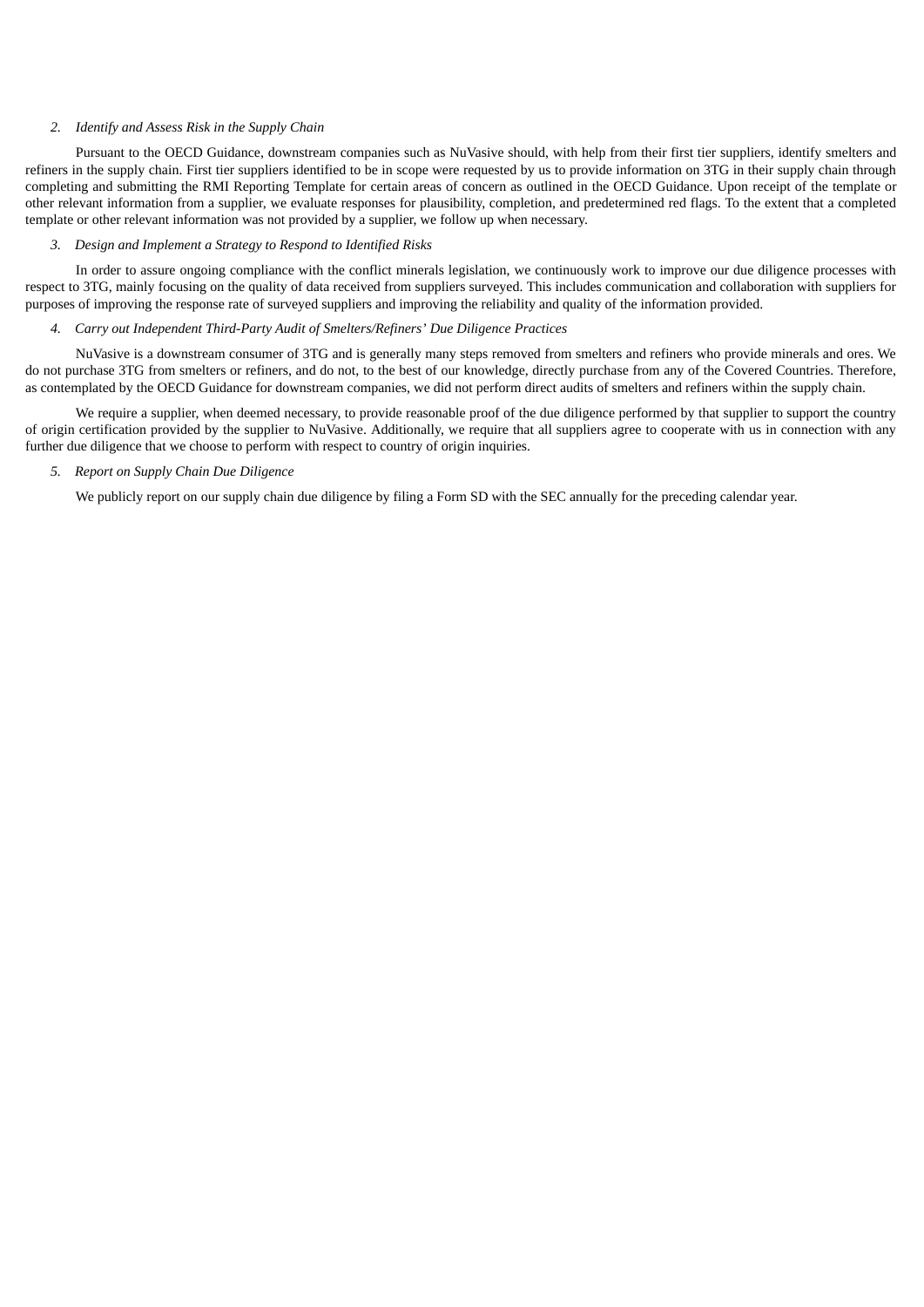## **Results of Due Diligence**

#### *Survey results*

As described above, we actively survey our supply chain and review the responses against criteria developed to determine whether further engagement is required. These criteria include: untimely responses, incomplete responses and inconsistencies within the data reported in the RMI Reporting Template.

As of the filing date, we received responses from a majority of our suppliers for the Reporting Period. For those that responded, there was no evidence of sourcing of 3TG from Covered Countries. For those that did not respond, we will continue to work with those suppliers to fully understand the nature of the non-response and whether indicators exist of sourcing materials from a Covered Country.

#### *Efforts to determine mine or location of origin*

Given that we do not have established relationships with the ultimate smelters and refiners from which the 3TG in our products is sourced, we have determined that requesting our suppliers to complete the RMI Reporting Template represents our good faith effort to determine the mines or locations of origin of 3TG in our supply chain.

#### *Smelters and refiners*

Of the suppliers surveyed, many completed the RMI Reporting Template at the company, business unit or entity level and are unable to represent that 3TG from the processing facilities they listed had actually been included in components that they supplied to us. However, based on the information provided by our suppliers, we believe that the facilities that may have been used to process the 3TG in our products include the smelters and refiners in various countries throughout the world, including but not limited to the following countries:

| ANDORRA   | <b>GHANA</b>       | NEW ZEALAND               | <b>SWITZERLAND</b>       |
|-----------|--------------------|---------------------------|--------------------------|
| AUSTRALIA | <b>INDIA</b>       | <b>NORWAY</b>             | <b>TAIWAN</b>            |
| AUSTRIA   | <b>INDONESIA</b>   | PERU                      | <b>THAILAND</b>          |
| BELGIUM   | ITALY              | <b>PHILIPPINES</b>        | <b>TURKEY</b>            |
| BOLIVIA   | JAPAN              | POLAND                    | <b>UGANDA</b>            |
| BRAZIL    | <b>KAZAKHSTAN</b>  | REPUBLIC OF KOREA         | UNITED ARAB EMIRATES     |
| CANADA    | <b>KYRGYZSTAN</b>  | <b>RUSSIAN FEDERATION</b> | UNITED KINGDOM           |
| CHILE     | LITHUANIA          | RWANDA                    | UNITED STATES OF AMERICA |
| CHINA     | <b>MACEDONIA</b>   | SAUDI ARABIA              | <b>UZBEKISTAN</b>        |
| COLOMBIA  | MALAYSIA           | <b>SINGAPORE</b>          | <b>VIETNAM</b>           |
| CZECHIA   | <b>MAURITANIA</b>  | <b>SOUTH AFRICA</b>       | ZIMBABWE                 |
| ESTONIA   | MEXICO             | <b>SPAIN</b>              |                          |
| FRANCE    | <b>MYANMAR</b>     | <b>SUDAN</b>              |                          |
| GERMANY   | <b>NETHERLANDS</b> | <b>SWEDEN</b>             |                          |

We do not have sufficient information to determine with specificity the countries of origin of the 3TG in our products or whether they are from recycled and scrap sources. The quality of responses we received from our surveyed suppliers continue to be varied. Many of the responses provided by suppliers via the RMI Reporting Template included the names of facilities listed by the suppliers as smelters or refiners. The responses submitted by suppliers that do not list at least one smelter for each 3TG claimed on the RMI Reporting Template are considered invalid, and we further investigated such responses by urging suppliers to resubmit the form and include smelter information. There are still suppliers that are unable to provide smelters or refiners used for the materials supplied to us.